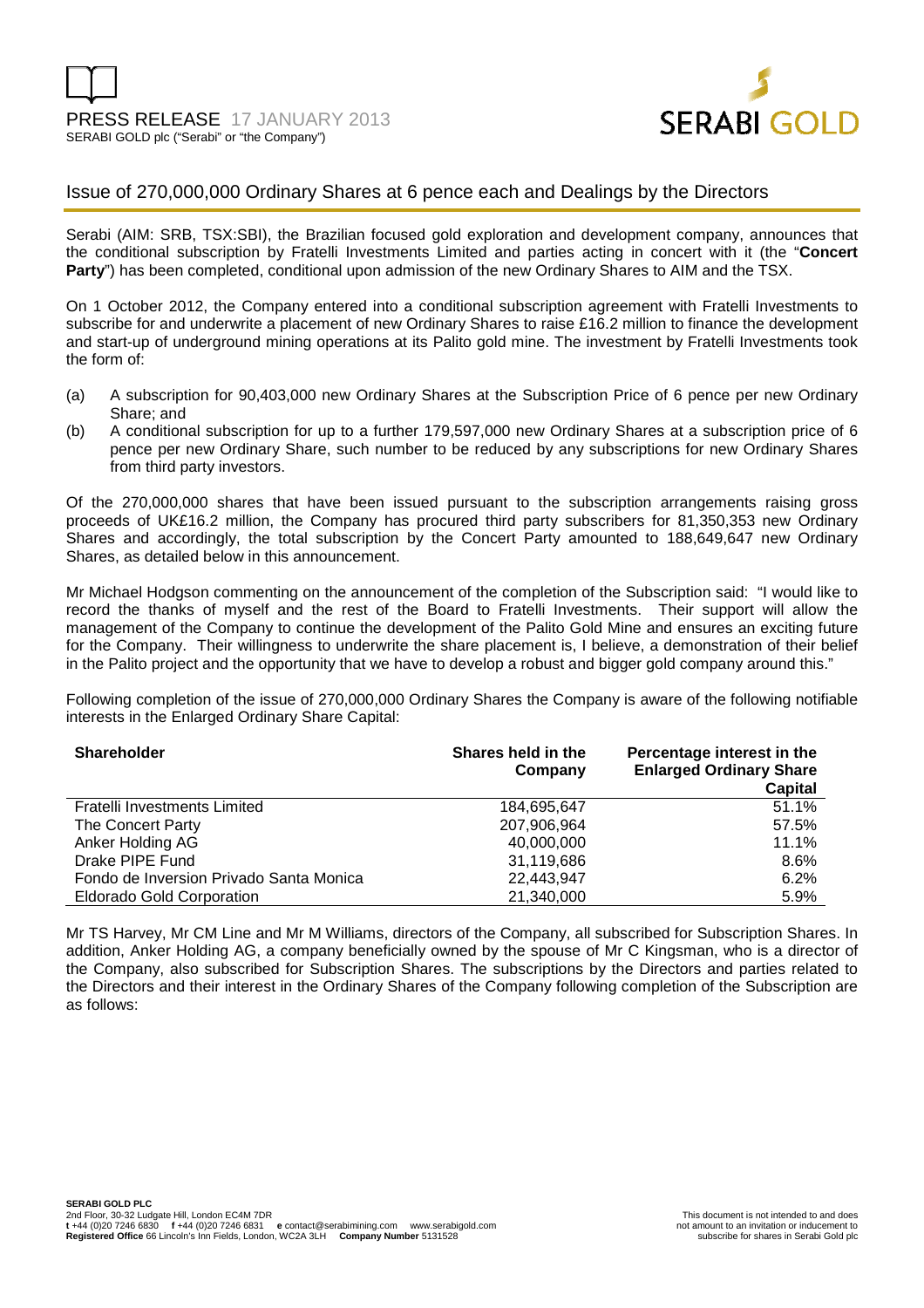



| <b>Director</b><br>and/or<br>related<br>party | Shares held in<br>the Company<br>prior to the<br><b>Subscription</b> | <b>Subscription</b><br><b>Shares</b><br>subscribed | Shares held in<br>the Company<br>following<br>completion of<br>the Subscription | Percentage<br>interest in the<br><b>Enlarged</b><br><b>Ordinary Share</b><br>Capital |
|-----------------------------------------------|----------------------------------------------------------------------|----------------------------------------------------|---------------------------------------------------------------------------------|--------------------------------------------------------------------------------------|
| Anker Holding AG (Note 1)                     | 18.851.000                                                           | 21.149.000                                         | 40,000,000                                                                      | 11.1%                                                                                |
| Mr TS Harvey                                  | 200,000                                                              | 1,000,000                                          | 1,200,000                                                                       | 0.3%                                                                                 |
| Mr CM Line                                    | 417,653                                                              | 300,000                                            | 717.653                                                                         | 0.2%                                                                                 |
| Mr M Williams                                 | 45,000                                                               | 250,000                                            | 295,000                                                                         | 0.1%                                                                                 |

Note 1 Anker Holding AG is beneficially owned by the spouse of Mr C Kingsman who is a director of the Company

As Anker Holding AG is interested in more than 10 per cent. of the Existing Ordinary Share Capital and Mr TS Harvey, Mr CM Line, Mr M Williams and Mr C Kingsman are all directors of the Company (the "**Subscribing Directors**"), the subscription by Anker and the Subscribing Directors is a related party transaction for the purposes of Rule 13 of the AIM Rules. For the purposes of the AIM Rules, the independent Directors of Serabi, (being Mr M Hodgson, Mr D Jones and Mr E Rosselot), having consulted with the Company's nominated adviser, consider that the subscription by Anker and the Subscribing Directors pursuant to the Subscription is fair and reasonable insofar as the Shareholders are concerned. The independent Directors have taken into account in particular that Anker and the Subscribing Directors are each subscribing on the same terms and conditions as the Concert Party and the other subscribers for new Ordinary Shares procured by the Company from unconnected third parties, and which has been approved by Independent Shareholders on a poll.

The Subscriptions of the Concert Party are as follows:

| <b>Concert Party Member</b>           | <b>Minimum</b><br><b>Subscription</b><br><b>Shares</b><br>subscribed for | <b>Additional Shares</b><br>subscribed for<br>pursuant to the<br><b>Conditional</b><br><b>Subscription</b> | Total<br><b>Subscription</b><br><b>Shares</b> | <b>New Warrants</b><br>issued on<br><b>Completion</b><br>(Note 5) |
|---------------------------------------|--------------------------------------------------------------------------|------------------------------------------------------------------------------------------------------------|-----------------------------------------------|-------------------------------------------------------------------|
| Fratelli Investments Limited (Note 1) | 90,403,000                                                               | 76,676,647                                                                                                 | 167.079.647                                   | 8,135,035                                                         |
| Piero Solari Donaggio (Note 2)        |                                                                          |                                                                                                            |                                               |                                                                   |
| Sandro Solari Donaggio (Note 2)       |                                                                          |                                                                                                            |                                               |                                                                   |
| Carlo Solari Donaggio (Note 2)        |                                                                          |                                                                                                            |                                               |                                                                   |
| Nicolas Bañados (Note 3)              |                                                                          | 20.840.000                                                                                                 | 20,840,000                                    |                                                                   |
| Jorge Arancibia Pascal (Note 4)       |                                                                          | 730,000                                                                                                    | 730.000                                       |                                                                   |
| Total                                 | 90,403,000                                                               | 98,246,647                                                                                                 | 188.649.647                                   | 8,135,035                                                         |

Note 1 Fratelli Investments Limited is a 99.9 per cent. owned subsidiary of Inversiones Menevado Dos Limitada which is itself a 99.97 per cent. owned subsidiary of Inversiones Menevado Limitada which is itself a 96.92 per cent. owned subsidiary of Inversiones Megeve Capital Limitada. The shareholders of Inversiones Megeve Capital Limitada comprise Asesorias e Inversiones Barolo Limitada, which is controlled by Piero Solari Donaggio and his dependants, Asesorias e Inversiones Brunello Limitada, which is controlled by Sandro Solari Donaggio and his dependants and Asesorias e Inversiones Sangiovese Limitada, which is controlled by Carlo Solari Donaggio and his dependants. Further details are set out below in Part II of the Document.

Note 2 Piero Solari Donaggio, Sandro Solari Donaggio and Carlo Solari Donaggio are the sole directors and the ultimate beneficial shareholders of Fratelli Investments.

Note 3 Nicolas Banados, an attorney-in-fact of Fratelli Investments, is the beneficial owner of 50 per cent. of the share capital of Asesorias e Inversiones Asturias Limitada which beneficially owns 25 per cent. of the units in Fondo de Inversion Privado Santa Monic, which subscribed for 20,840,000 Subscription Shares.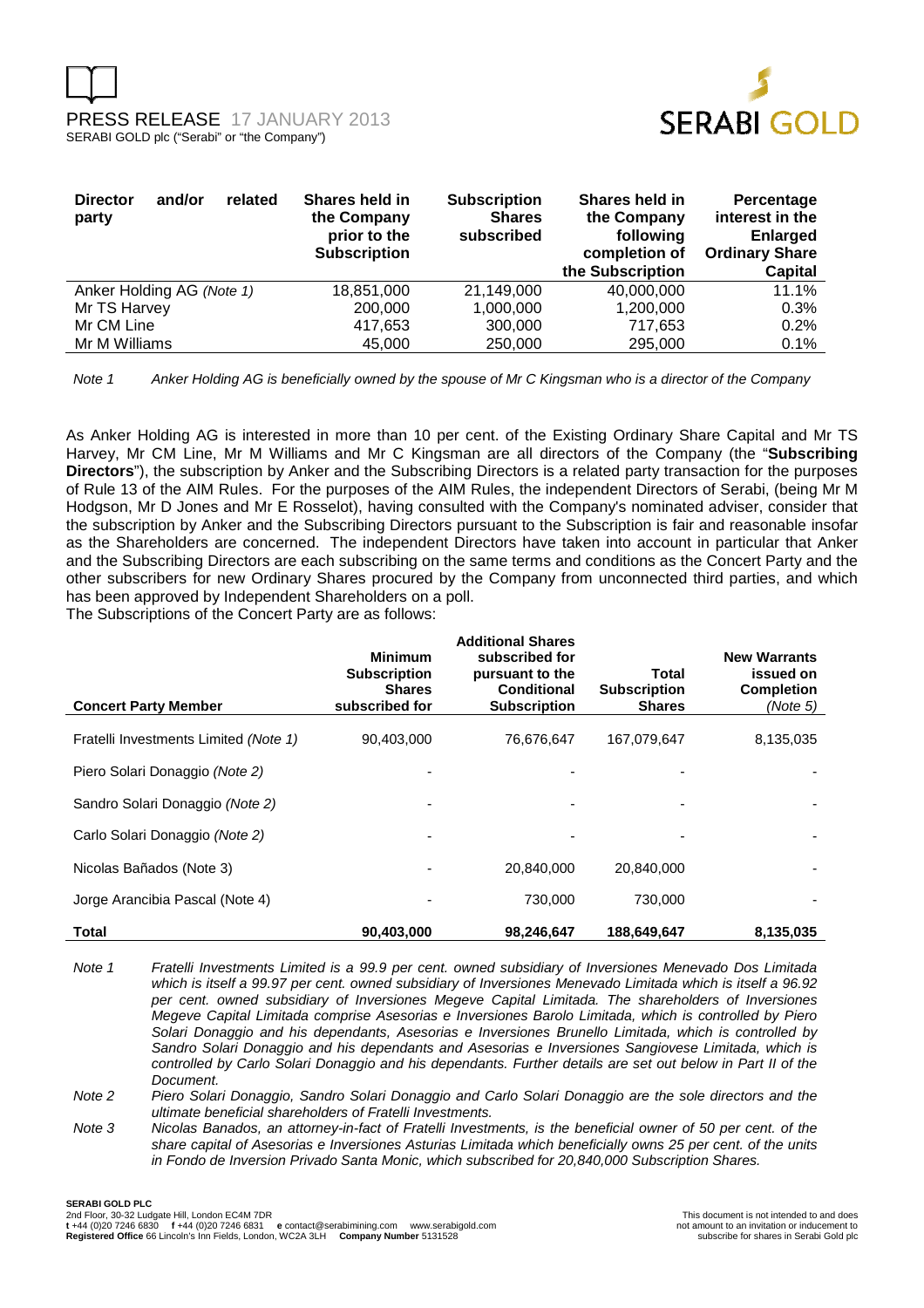# PRESS RELEASE 17 JANUARY 2013 SERABI GOLD plc ("Serabi" or "the Company")



Note 4 Jorge Arancibia Pascal, an attorney-in-fact of Fratelli Investments, is the beneficial owner of 85 per cent. of the share capital of Asesorias e Inversiones Hipa Limitada, which subscribed for 730,000 Subscription Shares.

Note 5 Fratelli Investments has been issued with one New Warrant for every ten Third Party Share subscribed for by third parties as an underwriting fee pursuant to the Subscription Agreement.

Immediately following completion of the Subscription, the Concert Party's interest in the Company (and assuming full conversion of all warrants held at completion by the Concert Party), will therefore be as follows:

| <b>Concert Party</b><br><b>Member</b>  | Interest in<br><b>Enlarged</b><br>Ordinary<br><b>Share</b><br><b>Capital on</b><br><b>Completion</b> | Interest in<br><b>Enlarged</b><br>Ordinary<br><b>Share Capital</b><br>on<br><b>Completion</b><br>(Note 1) | <b>Existing</b><br><b>Warrants on</b><br><b>Completion</b> | <b>New</b><br><b>Warrants</b><br>issued on<br><b>Completion</b> | Interest in<br><b>Diluted</b><br><b>Enlarged</b><br>Ordinary<br><b>Share Capital</b><br>on<br><b>Completion</b> | Percentage<br>of Diluted<br><b>Enlarged</b><br>Ordinary<br><b>Share</b><br><b>Capital on</b><br><b>Completion</b><br>(Note 2) |
|----------------------------------------|------------------------------------------------------------------------------------------------------|-----------------------------------------------------------------------------------------------------------|------------------------------------------------------------|-----------------------------------------------------------------|-----------------------------------------------------------------------------------------------------------------|-------------------------------------------------------------------------------------------------------------------------------|
| <b>Fratelli Investments</b><br>Limited | 184,695,647                                                                                          | 51.12%                                                                                                    | 2,270,833                                                  | 8,135,035                                                       | 195, 101, 515                                                                                                   | 52.46%                                                                                                                        |
| Piero Solari<br>Donaggio               |                                                                                                      |                                                                                                           |                                                            |                                                                 |                                                                                                                 |                                                                                                                               |
| Sandro Solari<br>Donaggio              |                                                                                                      |                                                                                                           |                                                            |                                                                 |                                                                                                                 |                                                                                                                               |
| Carlo Solari<br>Donaggio               |                                                                                                      |                                                                                                           |                                                            |                                                                 |                                                                                                                 |                                                                                                                               |
| Nicolas Bañados                        | 22,443,947                                                                                           | 6.21%                                                                                                     | 216,666                                                    |                                                                 | 22,660,613                                                                                                      | 6.09%                                                                                                                         |
| Jorge Arancibia<br>Pascal              | 767,370                                                                                              | 0.21%                                                                                                     |                                                            |                                                                 | 767,370                                                                                                         | 0.21%                                                                                                                         |
| Total                                  | 207,906,964                                                                                          | 57.55%                                                                                                    | 2,487,499                                                  | 8,135,035                                                       | 218,529,498                                                                                                     | 58.76%                                                                                                                        |

Note 1 The Enlarged Ordinary Share Capital comprises the Existing Ordinary Shares and the Subscription Shares. Note 2 The Diluted Enlarged Ordinary Share Capital comprises the Existing Ordinary Shares, the Subscription

Shares, the new Ordinary Shares issued on exercise of the Existing Warrants and the new Ordinary Shares issued on exercise of the New Warrants.

**On Completion of the Subscription Fratelli Investments Limited and the Concert Party will hold more than 50 per cent. of the Company's voting share capital, and accordingly, Fratelli Investments Limited and the Concert Party may be able to increase its aggregate shareholding in the Company without incurring any obligation under Rule 9 to make a general offer to the Company's other Shareholders. Under the Takeover Code, whilst each member of the Concert Party continues to be treated as acting in concert, each member will be able to increase further his respective percentage shareholding in the voting rights of the Company without incurring an obligation under Rule 9 to make a general offer to Shareholders to acquire the entire issued share capital of the Company. However, individual members of the Concert Party will not be able to increase their percentage shareholding through or between a Rule 9 threshold, without the consent of the Panel.** 

Application will be made for the Subscription Shares to be admitted to trading on AIM. It is expected that Admission will become effective and dealings in the Subscription Shares will commence on 23 January 2013. The new Ordinary Shares will when issued and fully paid, rank in all other respects pari passu with the Existing Ordinary Shares in issue including the right to receive all dividends and other distributions declared, made or paid after the date of their issue.

Fratelli Investments also provided on 1 October 2012 an interim secured short term loan facility of US\$6 million (equivalent to approximately £3.8 million at the exchange rate of £1:US\$1.59 as at 2 October 2012) to the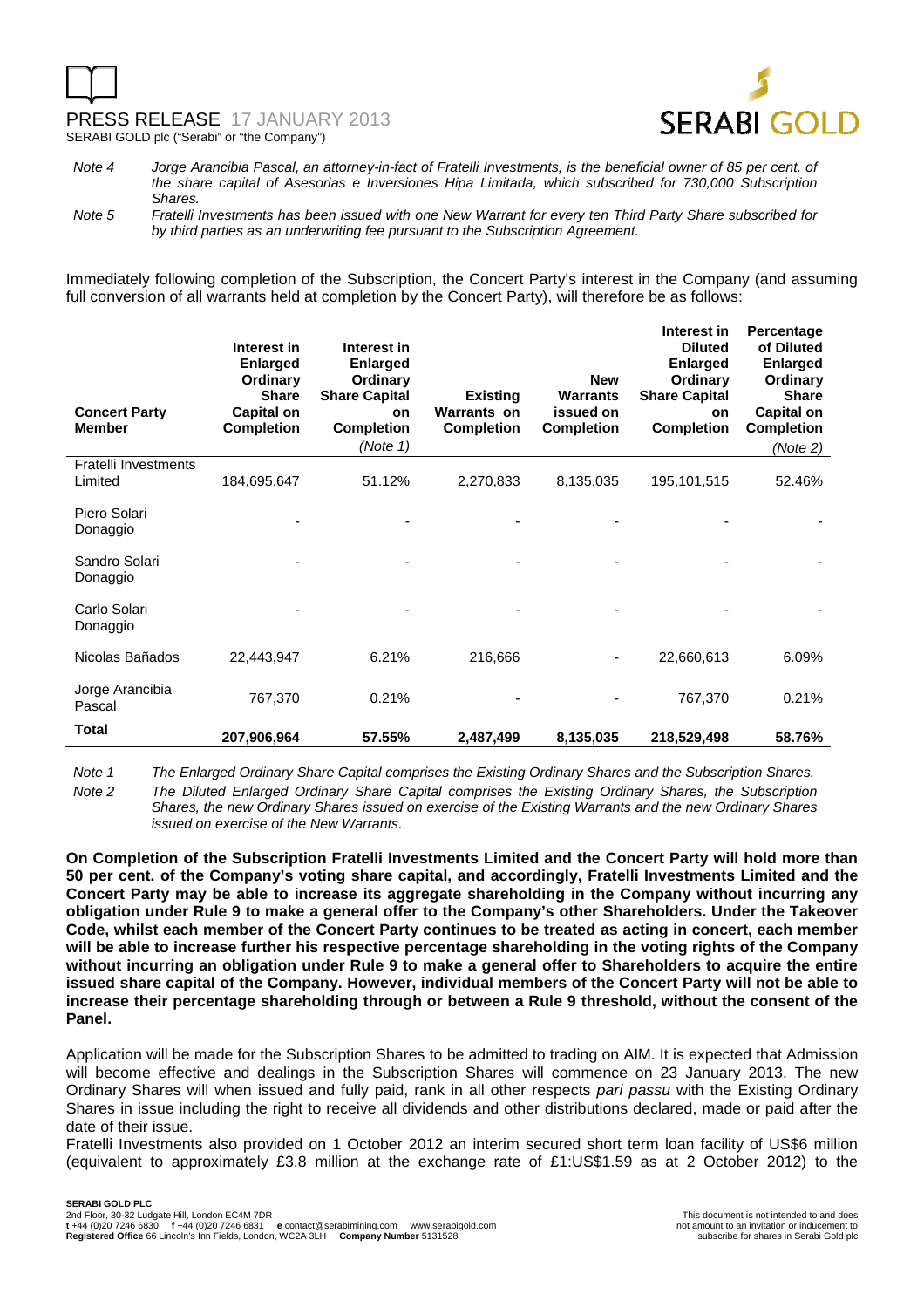



Company to provide additional working capital to the Company and to enable the Company to commence the necessary mine development and plant refurbishment works immediately. As at 16 January 2013, the last practicable date prior to the publication of this announcement, US\$4.5 million had been drawn down under the short term loan facility. The Company will repay the Loan Agreement from the proceeds of the Subscription. Interest charges that will have accrued under the Loan Agreement, assuming that the loan facility is re-paid on 18 January 2013 from the proceeds of the Subscription, have been calculated as US\$107,375. Fratelli have confirmed to the Company that they will not seek penalty interest charges in the early repayment of the loan that could have applied under the original terms of the Loan Agreement.

## **Enquiries**

# **SERABI GOLD plc Michael Hodgson t** +44 (0)20 7246 6830<br>Chief Executive **m** +44 (0)7799 473621

**Clive Line** t +44 (0)20 7246 6830<br>Finance Director **m** +44 (0)7710 151692

m +44 (0)7799 473621

m +44 (0)7710 151692

**e** contact@serabigold.com

www.serabigold.com

#### **BEAUMONT CORNISH Limited**

**Nominated Adviser** 

Roland Cornish **t** +44 (0)20 7628 3396 Michael Cornish **t** +44 (0)20 7628 3396

# **FOX DAVIES CAPITAL Ltd**

# **UK Broker**

Simon Leathers **t** +44 (0)20 3463 5010 t +44 (0)20 3463 5010

#### **BLYTH WEIGH COMMUNICATIONS LTD**

**UK Public Relations**  Rob Kellner **t** +44 (0)20 7138 3204

Tim Blyth **t** +44 (0)20 7138 3204

Copies of this release are available from the Company's website at **www.serabigold.com** 

### **APPENDIX 1 DEFINITIONS**

The following words and expressions apply throughout this announcement unless the context requires otherwise:

| "Admission"                       | admission of the Subscription Shares to trading on AIM becoming effective                                          |
|-----------------------------------|--------------------------------------------------------------------------------------------------------------------|
| "AIM"                             | in accordance with the AIM Rules for Companies<br>AIM, a market of that name operated by the London Stock Exchange |
| "City Code" or "Takeover Code"    | the City Code on Takeovers and Mergers, as updated from time to time                                               |
| "Company" or "Serabi"             | Serabi Gold plc                                                                                                    |
| "Completion"                      | the Subscription being completed and Admission taking place                                                        |
| "Concert Party"                   | Fratelli Investments Limited, its Connected Persons and other persons                                              |
|                                   | acting in concert with it, as described in Part II of the Document                                                 |
| "Diluted Enlarged Ordinary Share  | 371,891,063,728 Ordinary Shares comprising the Existing Ordinary Shares,                                           |
| Capital"                          | the Subscription Shares, 2,487,499 new Ordinary Shares to be issued on                                             |
|                                   | full exercise of the Existing Warrants and 8,135,035 new Ordinary Shares to                                        |
|                                   | be issued on full exercise of the New Warrants                                                                     |
| "Document"                        | the circular to Shareholders dated 11 December 2012 in relation to the                                             |
|                                   | proposals including the notice of General Meeting                                                                  |
| "Enlarged Ordinary Share          | the issued equity share capital of the Company immediately following                                               |
| Capital"                          | Admission comprising the Existing Ordinary Share and the Subscription                                              |
|                                   | <b>Shares</b>                                                                                                      |
| "Existing Ordinary Shares"        | the existing 91,268,529 issued Ordinary Shares as at the date of this                                              |
|                                   | announcement and the Document                                                                                      |
| "Existing Ordinary Share Capital" | the issued equity share capital of the Company as at the date of this                                              |
|                                   | announcement and the Document                                                                                      |
| "Existing Warrants"               | the existing 2,487,499 warrants to subscribe for new Ordinary Shares                                               |
|                                   | owned by Fratelli Investments and Fondo de Inversion Privado Santa                                                 |
|                                   | Monica as at the date of the Document                                                                              |
| "Fratelli Investments"            | Fratelli Investments Limited, a company registered in the Bahamas with                                             |
|                                   |                                                                                                                    |

### **SERABI GOLD PLC**